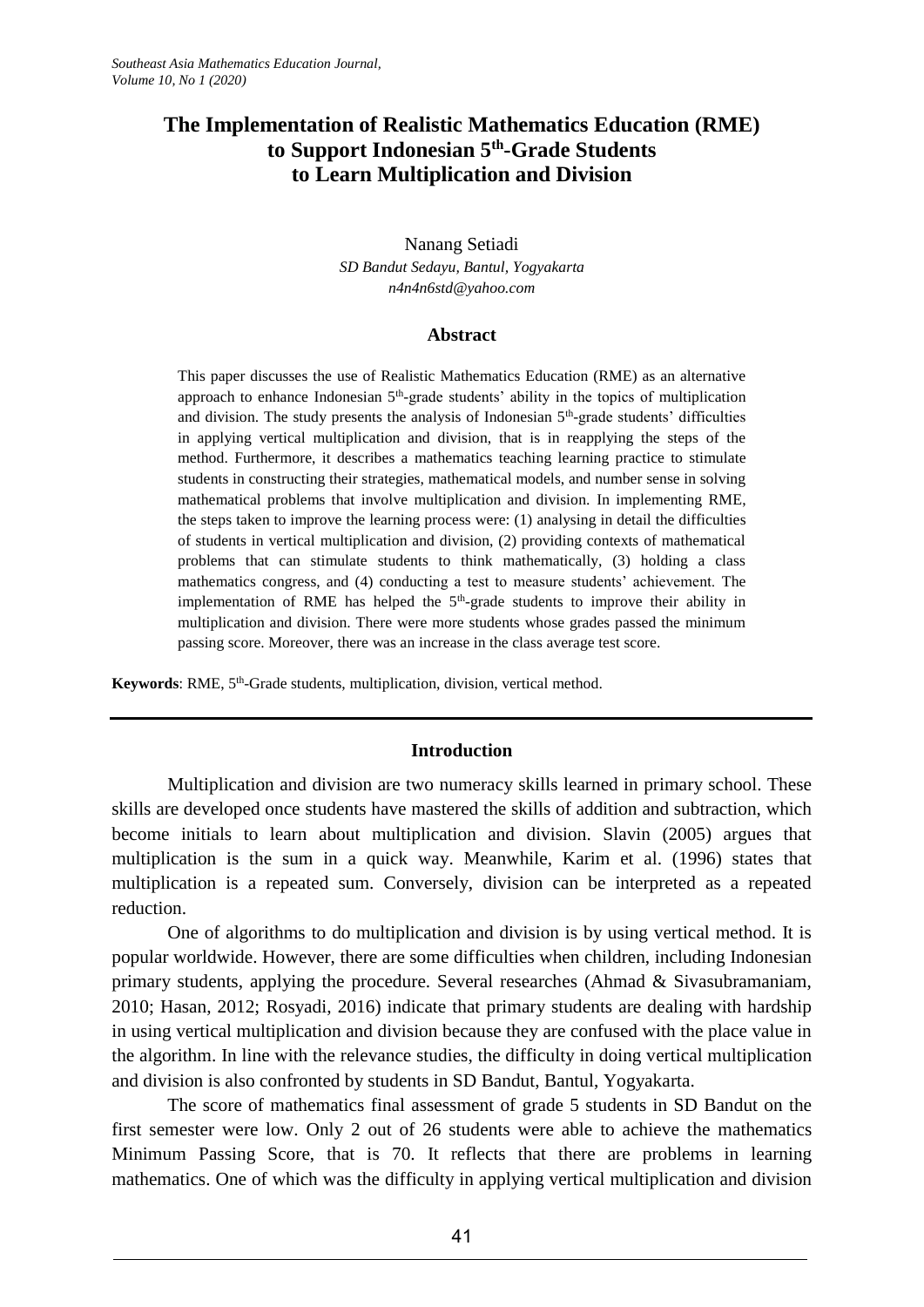to solve problems for calculating speed, water debit, and scale. On the other hand, the 5<sup>th</sup>grade students are expected to be proficient in operating the vertical method to solve more complex mathematical problems.

Another problem is about students' perception of mathematics. The  $5<sup>th</sup>$ -grade students in SD Bandut consider mathematics as a difficult and scary subject. The negative perception influences the development of students' learning (Yusmanita et al., 2018). To bring mathematics closer to students' life, we plan to use suitable mathematical activities that is based on Realistic Mathematics Education (RME) approach. Not only real or related to students' daily life, mathematical activities in RME can also be imagined by students (Van den Heuvel-Panhuizen & Drijvers, 2014).

Mathematical activities in this study focus on contexts. According to Fosnot and Dolk (2001), contexts play an important role to stimulate students to solve mathematical problems. The context of the mathematical activities is designed to enable students to construct their knowledge in mathematics. In addition, the learning context must be able to encourage students to come up with different strategies in solving mathematical problems.

By using contexts, we expect students are encouraged to build their mathematical concepts. Freudenthal (1991) mentioned that RME can encourage students to build their own knowledge by connecting students' prior knowledge related to their experience in the daily life to the mathematical problems. Moreover, mathematics is a human activity to reason about problems so that the solution makes sense.

According to the aforementioned background, we want to determine students' obstacles in applying vertical multiplication and division. Furthermore, we would like to explore the impact of implementing RME to students' ability in multiplication and division.

### **Methods**

The participant of the study was 26 grade 5 students in SD Bandut which consist of 15 boys and 11 girls. There were four inclusive students who had slow learning barriers that require special attention. The study adapted action research as its methodology, which its purpose is to improve the quality of teaching learning practices (Gall et al., 2003). In addition, Creswell (2012) elaborates an action research as follows:

Action research designs are systematic procedures used by teachers (or other individuals in an educational setting) to gather quantitative and qualitative data to address improvements in their educational setting, their teaching, and the learning of their students. In some action research designs, you seek to address and solve local, practical problems, such as a classroom-discipline issue for a teacher. In other studies, your objective might be to empower, transform, and emancipate individuals in educational settings. (p. 22)

The following are the steps applied in this study:

- 1. collecting data in the form of students' scores in the pre-test of multiplication and division;
- 2. analysing students' problems in applying vertical method for multiplication and division;
- 3. applying RME; and
- 4. conducting a test to measure the students' achievement.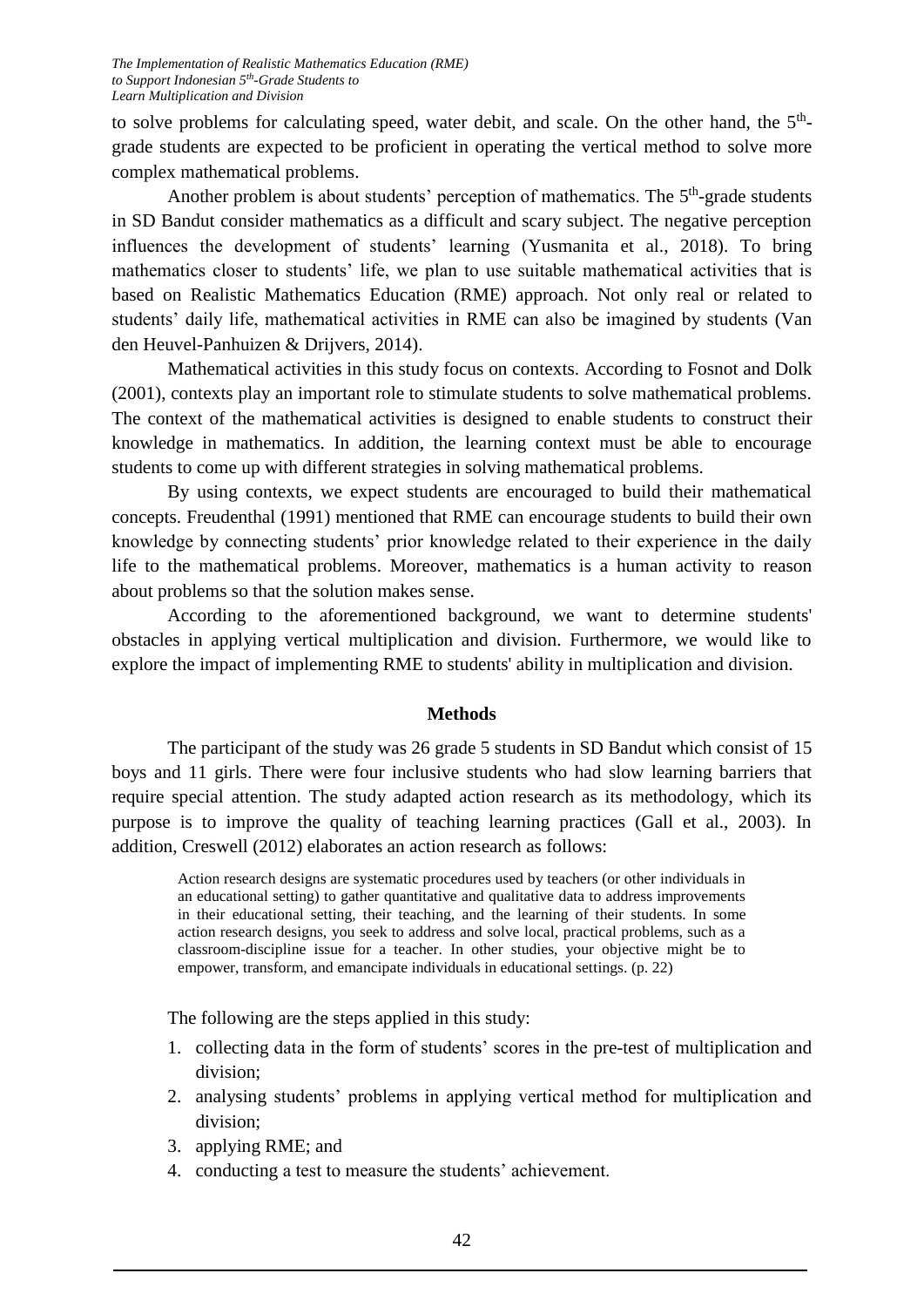### **Results and Discussion**

### *Problems encountered*

The following are the difficulties of the  $5<sup>th</sup>$ -grade students of SD Bandut in operating vertical multiplication and division.

1. Inaccuracy in multiplication



*Figure 1.* Example of an inaccuracy.

Figure 1 shows a student's solution for a question given: "Mr. Rian made a catfish pond with the size of 12 m length, 5 m width, and 30 m height. What is the pool volume?" Solving the problem above involves multiplication of three numbers: 30, 12, and 5. The student did  $30 \times 12$ . The result was accurate, 360. However, the multiplication did not require a carrying step. The next multiplication was  $360 \times 5$ . At this stage, the student seemed to have difficulty with the multiplication of  $5 \times 3$ plus the carried number, 3. The result should be 18 but it became 33. Thus, final result was inaccurate.

2. Incorrect in arranging the results of multiplication



*Figure* 2. Answer lines arrangement.

The question of the solution illustrated in Figure 2 is "A cuboid water reservoir is 13 meters length, 11 meters width, and 18 meters height. What is the volume?" The problem was solved by multiplying 13, 11, and 18. For  $13 \times 11$ , the student did not experience difficulties in finding the accurate result, 143. The next step was to multiply 143 by 18. Here, the student found difficulty in arranging the results of multiplication of  $143 \times 8$  and  $143 \times 1$ . The results of the multiplications are 1,144 and 143. In writing the result, the student should have only shifted 143 to larger number place. Regarding the multiplication of  $143 \times 1$ , the number value of 1 is tens place. Therefore, there must be only one 0 put behind 143. However, the student put 00 which made the addition of the two answer lines inaccurate.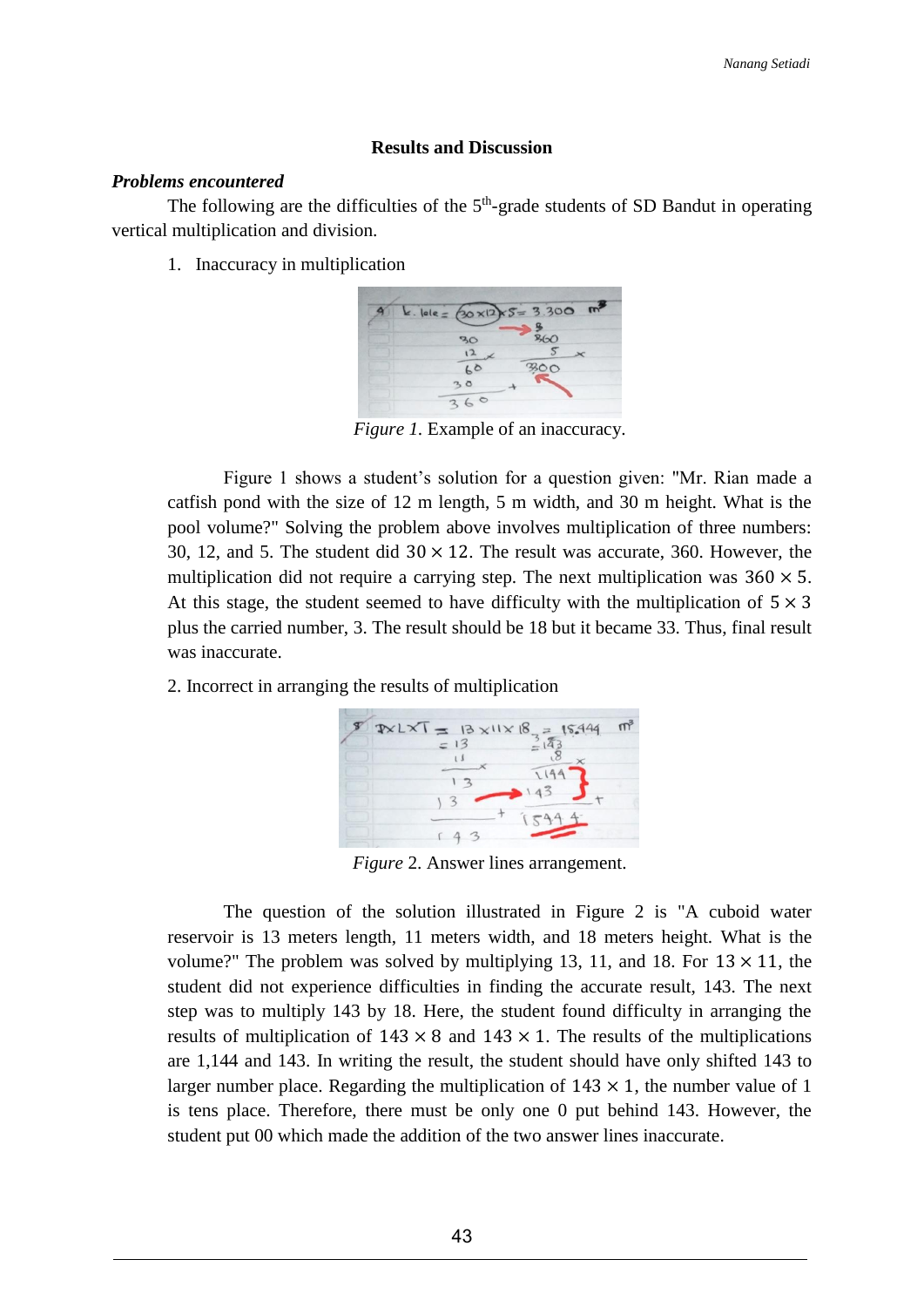3. Students do not understand under what condition they need to carry the number



*Figure 3.* The carrying step.

In the multiplication shown in Figure 3, the student solved  $13 \times 11 \times 18$  with inaccurate results. The reason was the mistake in doing the second multiplication,  $143 \times 18$ . The multiplication began by multiplying 8 to 3 with a result of 24. The student wrote digit 4 and carried 2. Next, the student multiplied 8 by 4 with the result of 32. The student added 32 with 2 as the carried number and the result was 34. Student should have written 4 and carried 3 because there was another multiplication,  $8 \times 1$ . However, the student wrote 34, which became error in result because it was too big.

4. Students forget to do one step multiplication



*Figure 4.* The steps of the student.

At the completion of the problem shown in Figure 4, the student had no difficulty in the concept of carrying in multiplication. However, the results of the multiplication became inaccurate because the student made a mistake in the second multiplication of  $361 \times 19$ . It was notable because the result was correct. A problem arose when multiplying 361 by 1. The result should have been 361, but it was written 61.

5. Students have difficulty in operating vertical division with 0 remainder



*Figure 5.* Remainder of 0.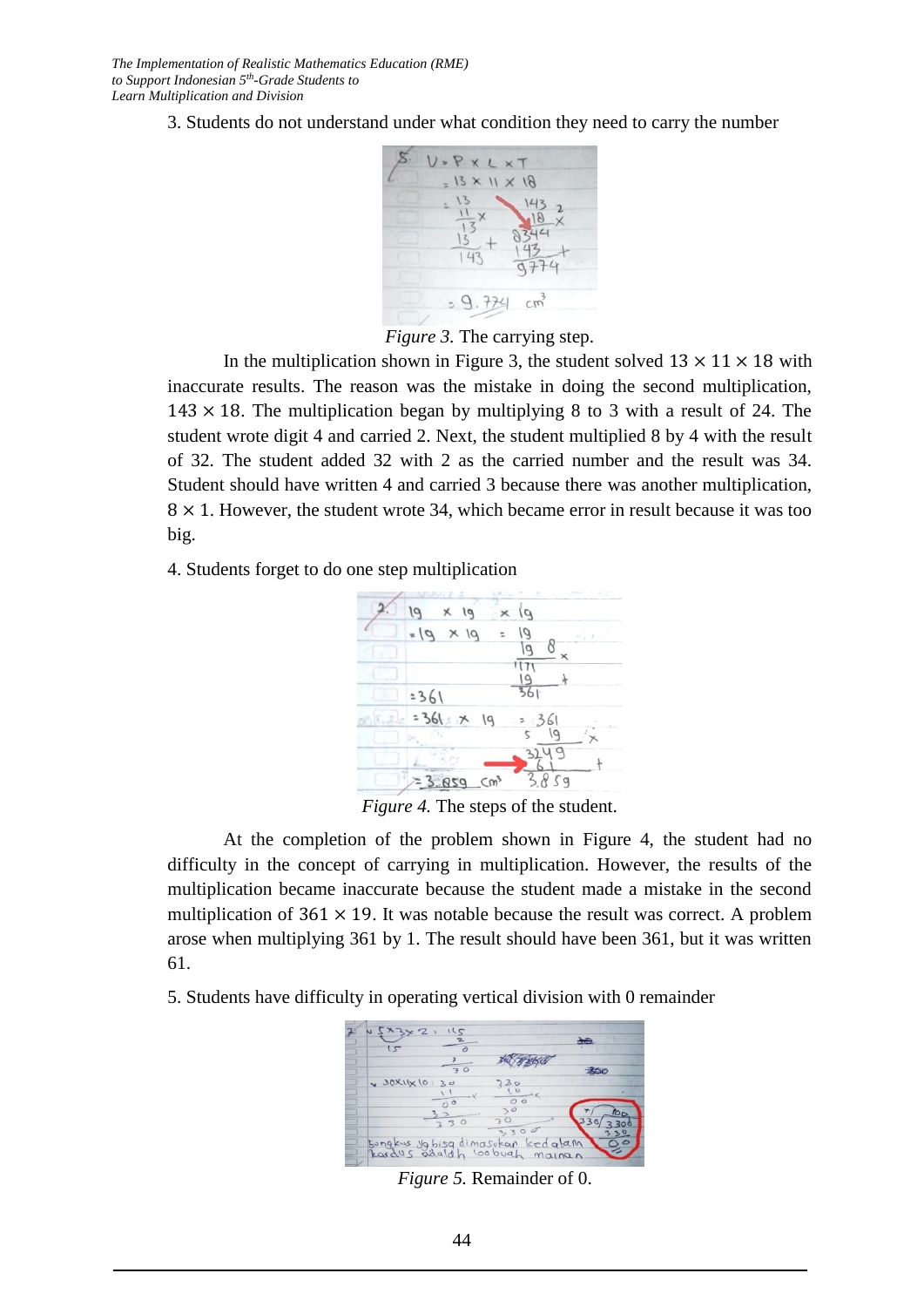Figure 5 shows the student's solution to the question: "Cuboid toy packages with the length of 5 cm, the width of 3 cm, and the height of 2 cm will be put into a big cuboid with 30 cm length, 11 cm width, and 10 cm height. Count how many packages of toys can get into the big cuboid?" In solving the problem, the student calculated the big and small cuboid volumes through multiplication. The results of these multiplications were accurate:  $3,300 \text{ cm}^3$  and  $330 \text{ cm}^3$ .

The next step was to divide 3,300 by 330 to find out how many toy packages could fit into the big cuboid. Multiplication with these numbers is easy if the student knew that 3,300: 330 is equal to  $330 \times 10$ . On the other hand, the student used the vertical division by initially dividing 330 by 330 with 1 as the result. The student subtracted 330 with 330, and the result is 0. The problem arose when there was 0 left over to divide. After bringing a copy down, the remainder became 00. The student copied the remainder 00 behind 1, so that the final result was 100.

6. Students' steps were inaccurate in division



*Figure 6.* The student's accuracy in division.

As seen in Figure 6, the student divided 1,000 by 8 with vertical division. The division began with dividing 10 by 8 and resulted with 1 and a remainder of 2. The result 1 was written above, while 2 as the remainder was written below. Then, digit 0 from 1,000 was copied and brought down to change 2 to 20. Next, the student divided 20 by 8. At this stage, an error occurred. He wrote 12 as the result without any remainder. Therefore, according to the student, 1,000 by 8 was 112. This result was inaccurate considering  $112 \times 8$  is not 1,000.

By knowing the facts above, it can be concluded that the vertical multiplication and division is a difficult arithmetic operation for the  $5<sup>th</sup>$ -grade students in SD Bandut. The method had been studied for approximately three years. However, many students had not been able to apply the methods properly. The students' difficulties in multiplication were carrying numbers, arranging the answer lines of the multiplication, predicting the result of the division, and working with 0 as a remainder. Thus, the teacher the  $5<sup>th</sup>$ -grade students in SD Bandut should look for more efficient ways to help students carry out multiplication and division operations.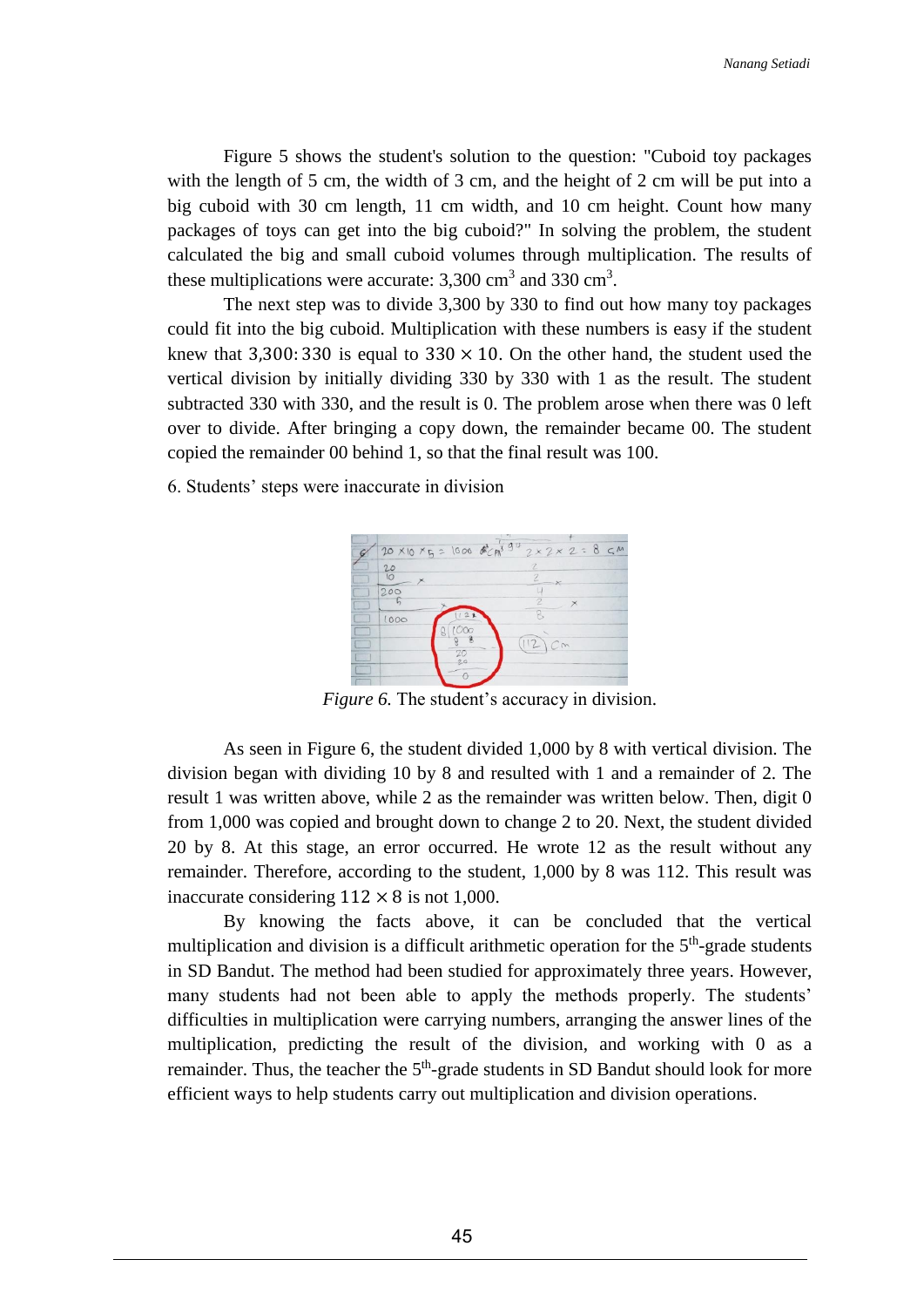# *The Implementation of RME to Help Students in Multiplication and Division*

Considering the findings about students' difficulties in applying vertical operations, RME offers solutions. The following are the steps for implementing RME to overcome the multiplication and division difficulties.

- a. Using a context for mathematical problems Here are contexts given to students:
	- 1. The context of counting fruits



*Figure 7.* Using the fruit context (Fosnot & Dolk, 2001).

For the  $5<sup>th</sup>$ -grade students, the context shown in Figure 7 enables them to use multiplication for the rows and the columns to find out the result. In reality, many  $5<sup>th</sup>$ -grade students in SD Bandut did not memorize the result of  $6 \times 9$ . Many students tried to count one by one. The context was chosen because it is impossible for students to solve the multiplication by using vertical method. To work with the vertical multiplication, two digits are needed for at least one of the given numbers. The fruit context is rich to emerge different strategies. This will lead students to count efficiently. Using the context, students were involved in the discussion of counting the fruits in the picture below:



*Figure 8.* Context of fruit grouping (Fosnot & Dolk, 2001).

The context of the calculation in Figure 8 is intended to stimulate students to do different kinds of grouping. The grouping strategy helps them to calculate a larger number. Therefore, in order to solve  $6 \times 9$ , students are expected to group numbers that make them easy to calculate.

2. The context of counting cakes



*Figure 9.* The cake context (Fosnot & Dolk, 2001).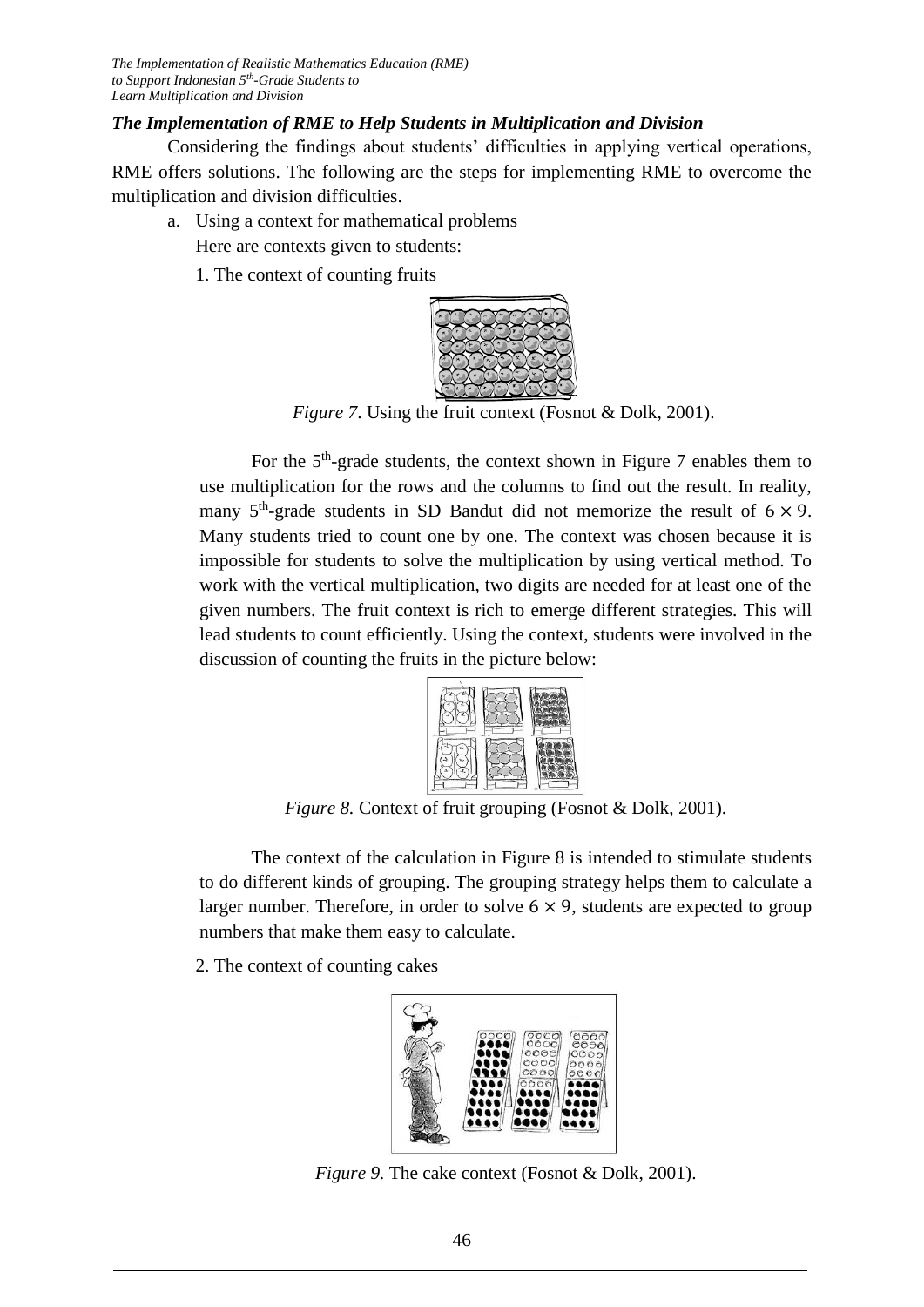Students were given an additional context about counting cakes as presented in Figure 9. The cakes were placed in two parts: the top and bottom. Each section had the same capacity of 20 cakes. The students were provided with three cakes placed in three separate containers. The first, the second, and the third container contained 36 cakes, 16 cakes, and 20 cakes respectively. Students were expected to be able to find out that 36 is a grouping of 20 plus 16 through the context. Another possibility was that students would be able to find out that 36 is the result of  $40 - 4$ . This context shows that the use of vertical multiplication is unnecessary. In fact, multiplication can be solved by addition and subtraction. There is no carrying process in the multiplication. Using the context, we can reduce the students' error in doing multiplication.

#### 3. The multiplication with bigger numbers

The activity continued with an investigation of multiplication with a bigger number, that was  $16 \times 16$ . Students were asked to determine the results of the multiplication by using other strategies than the vertical multiplication. They were expected to be able to generalize the method that has been found previously on multiplication  $6 \times 9$  to solve multiplication  $16 \times 16$ . In this context, students' flexibility to multiplied numbers was developed. Students started to look for efficient ways to solve the problem accurately.

b. The context of division

The first context given to students was the following story: "Fitra Suseno wants to put 28 pieces of cake in plates to prepare for the party. He wants to put 7 pieces of cake on each plate. He wants to know how many plates he needs".

In the above context, students were shown with a simple context about dividing the same amount of food on each plate, which is 7 pieces of cake each. Based on this context, students were expected to be able to understand the meaning of the division by grouping strategy. The context of the story actually involves the division of 28: 7. However, the completion of the context will lead students to solve the division problem by reducing it repeatedly until it runs out and resulted in 4.

The second context provided was also in the form of a story as follows: "Bandut Primary School will hold a tour. The number of teachers and students is 372 people. The capacity of 1 bus is 50 people. How many buses does the school have to order for accommodating everyone?"

The second context presents more challenges to students because in the second context involves 372 divided by 50 with a remainder. This context helps students develop their logic in the completion. Students were expected to be able to discover the concept of division by breaking 372 into 50s. As the expected results, students got 7 groupings of 50 and the remainder was 22. The next challenge was to reason the number of buses that must be ordered, whether 7 or 8 buses. Thus, we expected the grouping strategy would appear.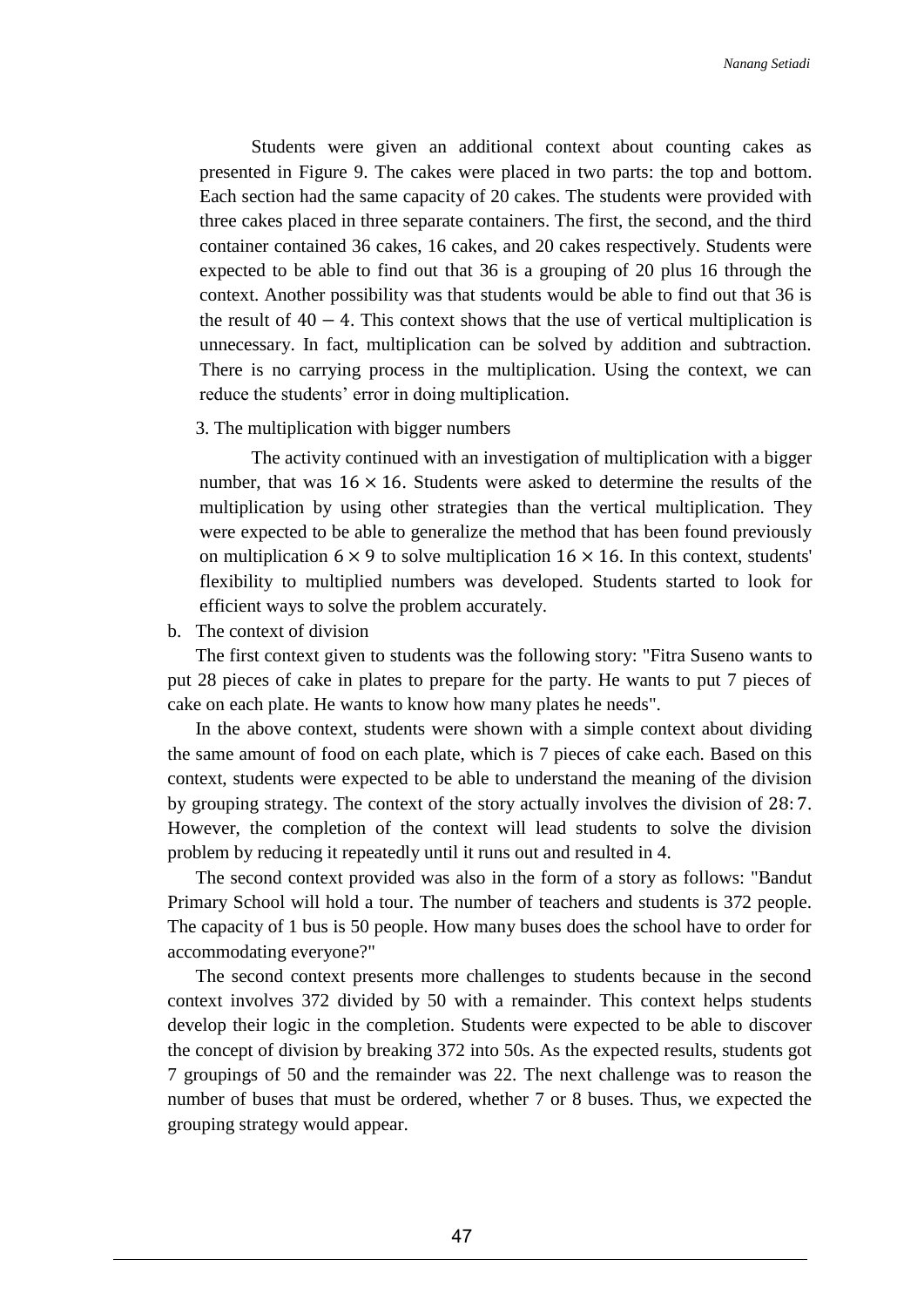c. Math congress in the classroom

Mathematical class congresses were conducted after all students had found their own ways to solve multiplication and division problems. This congress was a presentation from students about the methods they use. Presentation is an important part of RME because students are not only learning to share but also to develop concepts of thoughts and to organize them to be conveyed to others. Students who are presenting must be prepared with all possible questions and answers. It makes students to be able to build deeper knowledge from others. The mathematics congress provides a room for students to discuss the methods they use. and to inspire each other about strategies in multiplication and division.

d. The multiplication and division test

The development of student knowledge was measured by the re-examination of multiplication and division of cube and cuboid volumes. The test results were analysed and compared with the pre-test. The indications of the development of students' abilities can be seen from the increase of the average score and the increase in the number of students who passed the minimum passing score.

Based on the activities that have been carried out with the RME approach, the results of the learning improvement were as follows:

a. The students' discovery through the context of counting fruits

| 0000000<br>000000000               |  |
|------------------------------------|--|
| 000000000<br>00000000<br>000000000 |  |
|                                    |  |

*Figure 10.* The discovery of the first multiplication model.

The completion found in Figure 10 shows that the student used the repetitive addition strategy to count the fruits in the picture.

| 00000000<br>$-710$   | 000000000 -14                 |
|----------------------|-------------------------------|
| 00000000<br>$-210$   | 000000000<br>$+20$            |
| 000000000<br>$-210$  | 00000000<br>ogoogogo<br>$-10$ |
| 0000000000<br>$-210$ | 60000000                      |
| 000000000-710        | $-10$<br>000000000            |
| $0000000000 - 74$    |                               |
|                      | $14 + 20 + 10 + 10 = 54$      |

*Figure 11.* The discovery of the second multiplication model.

Figure 11 presents the strategies used by the student in grouping 10 and 20. The idea was very helpful to facilitate the calculation.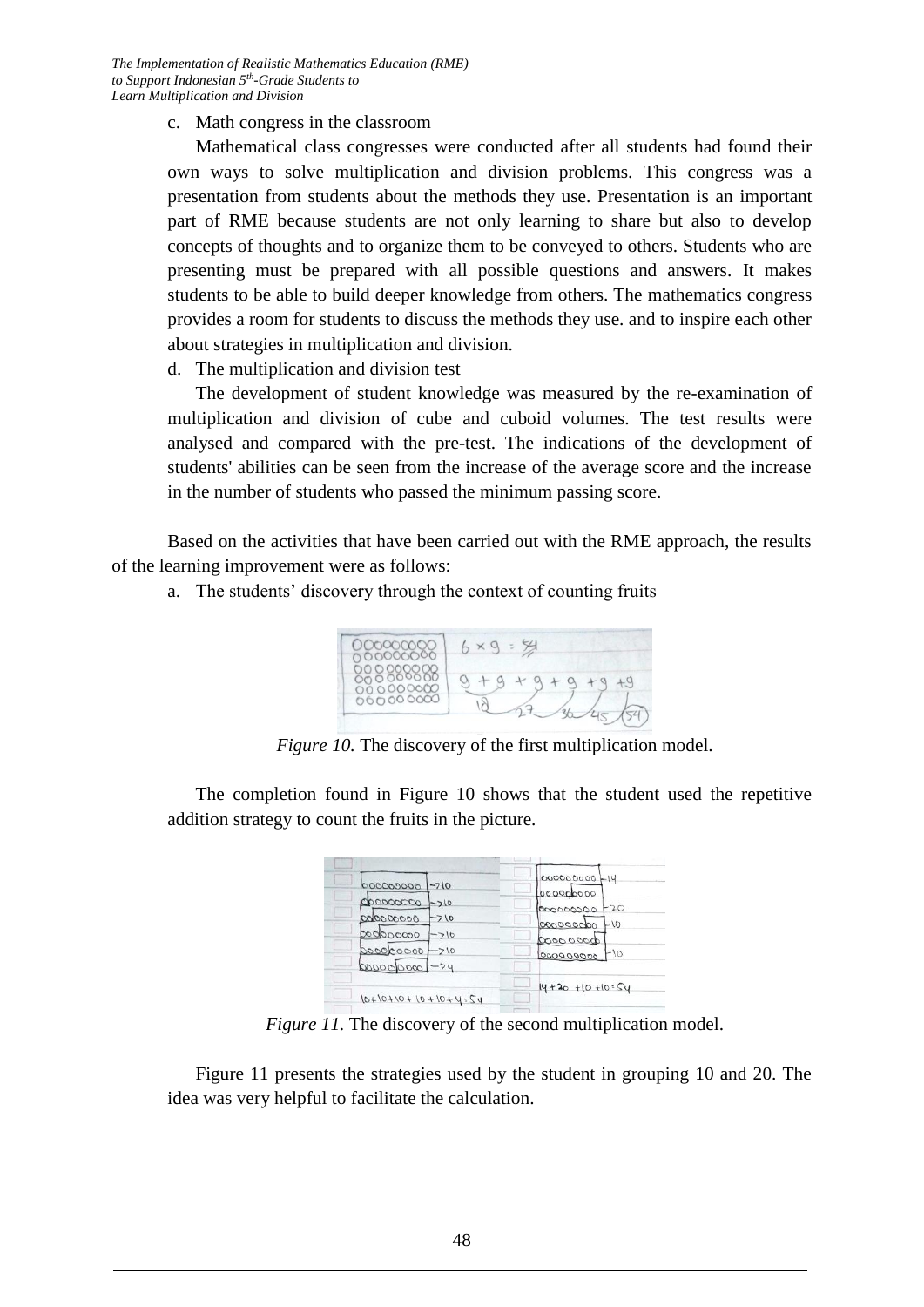| 000000000 |                |  |                                                                |  |  |
|-----------|----------------|--|----------------------------------------------------------------|--|--|
| 000000000 |                |  |                                                                |  |  |
| 000000000 | $c$ ata $2$    |  | $6x9:$ $\frac{2}{3}x9$ $\approx$ $\frac{3}{3}x9:27$ , $3x9:27$ |  |  |
| 000000000 | <b>ANTAL</b>   |  | 27127 = 20120 · VO, 7+7 = IV = 40114                           |  |  |
| 000000000 |                |  |                                                                |  |  |
| 000000000 | <b>ANGEL 3</b> |  |                                                                |  |  |

*Figure 12.* The discovery of the third multiplication model.

In Figure 12, the student used a strategy similar to the previous one. He broke down the  $6 \times 9$  into  $3 \times 9$  plus  $3 \times 9$ . The interesting part was at the step of  $27 + 27$ , the student changed it into  $20 + 20$  plus  $7 + 7$  to make it easier to add.



*Figure 13.* The discovery of the fourth multiplication model.

The strategy used in Figure 13 was interesting because the student changed  $6 \times 9$ to  $6 \times 10$ . The result of multiplication was  $6 \times 10$  minus  $6 \times 1$ . It was an elegant strategy because the multiplication  $6 \times 9$  is close to  $6 \times 10$ . By changing it into  $6 \times$ 10, the multiplication became easier.

After the activity in the context of fruit was finished, students were invited to conduct an investigation with a multiplication of a bigger number, it was  $16 \times 16$ . At this stage, the students were expected to be able to generalize the models that had been developed to solve  $9 \times 6$ . The following are some of the students' findings and their explanations.



*Figure 14.* The first multiplication model of  $16 \times 16$ .

As shown in Figure 14, the student changed the multiplication of  $16 \times 16$  into  $16 \times 20$  then subtracted it by  $16 \times 4$ . The interesting point was when subtracting 320 by 64, the student used the number line model. Students who used models apparently were able to do multiplication such as  $16 \times 20$  and  $16 \times 4$ .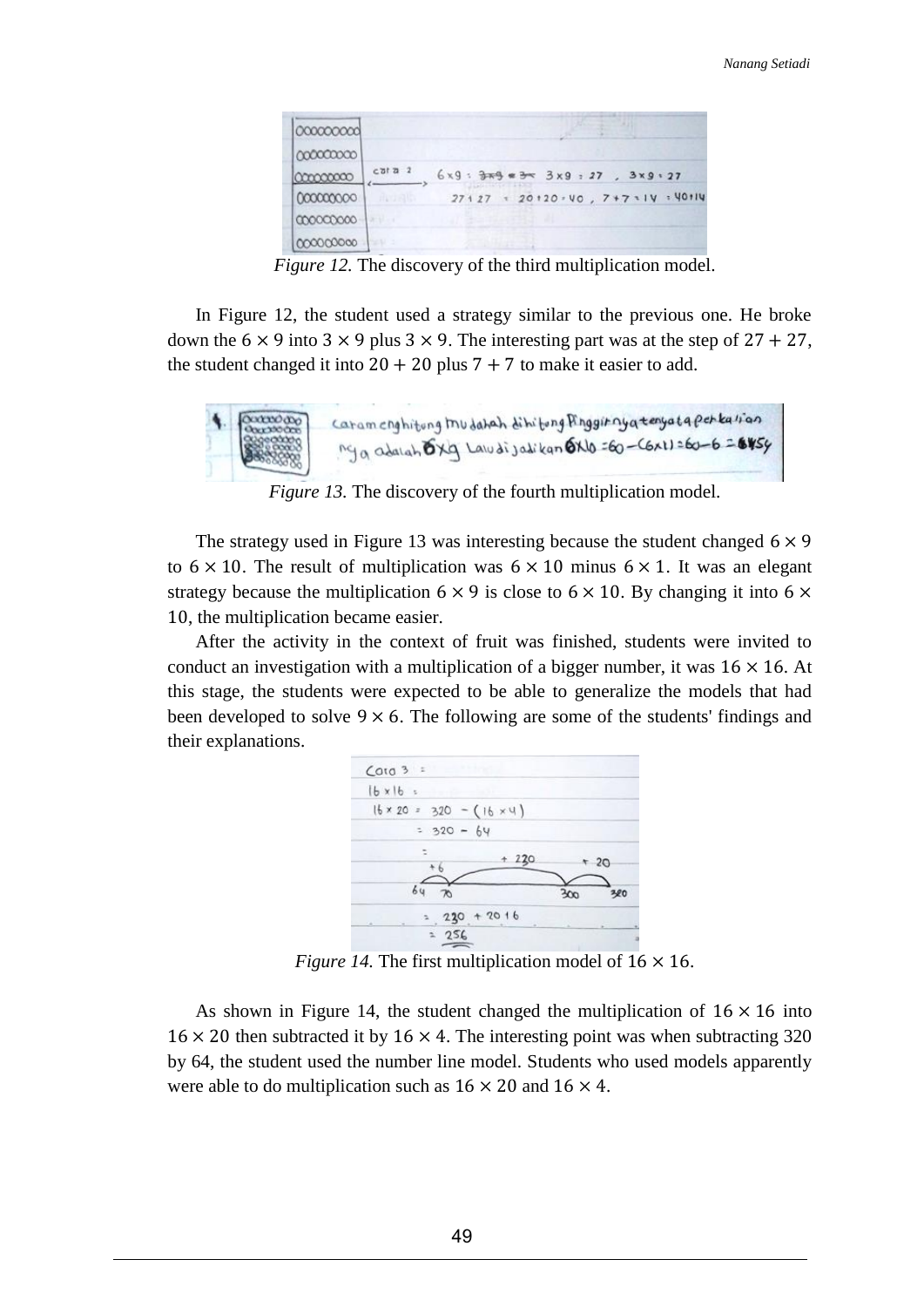

*Figure 15.* The second multiplication model of  $16 \times 16$ .

The solution presented in Figure 15 was interesting and efficient. The students changed the multiplication of  $16 \times 16$  to  $10 \times 16$  plus  $5 \times 16$  and  $1 \times 16$ . This model helps them to do multiplications.  $10 \times 16$  is usually easy for students. Meanwhile, the result of  $5 \times 16$  is half of  $10 \times 16$ . In general, this model is indeed an efficient strategy in solving multiplication.

b. Students' discoveries through the context of calculating plates to hold snacks and ordering buses

The following are students' discoveries and their explanations:

|                                        |             | Date: |    |
|----------------------------------------|-------------|-------|----|
| 0000<br>000<br>$\rightarrow$<br>000000 | 0000<br>000 |       | 50 |
|                                        | berumah     | snm.  |    |

*Figure 16.* The first strategy in distributing passengers.

As Figure 16 shows, the student drew food groupings with the number in which per group is 7. The result obtained is 4.

Figure 17 illustrates the student's discovery in the bus context which involved 372: 50.



*Figure 17.* The second strategy in distributing passengers.

In finding the solution, the student drew 8 buses as a result of the division. The model was situational because it used the images mentioned in the context of the given problem. Although the result was correct, the solving model was less efficient because drawing takes more time.

| 372 : 50        |                                                                                              |
|-----------------|----------------------------------------------------------------------------------------------|
| $372 - 50$<br>⊷ | $522 - 50 - 272 - 50 - 222 - 50 = 72$<br>$172 - 50 = 122 - 50 = 72 - 50 = 22$<br>= bible bus |
|                 | = Orangryp Sisa<br>22<br>$= 22$                                                              |
|                 | $38$ bus                                                                                     |

*Figure 18.* The third strategy in distributing passengers.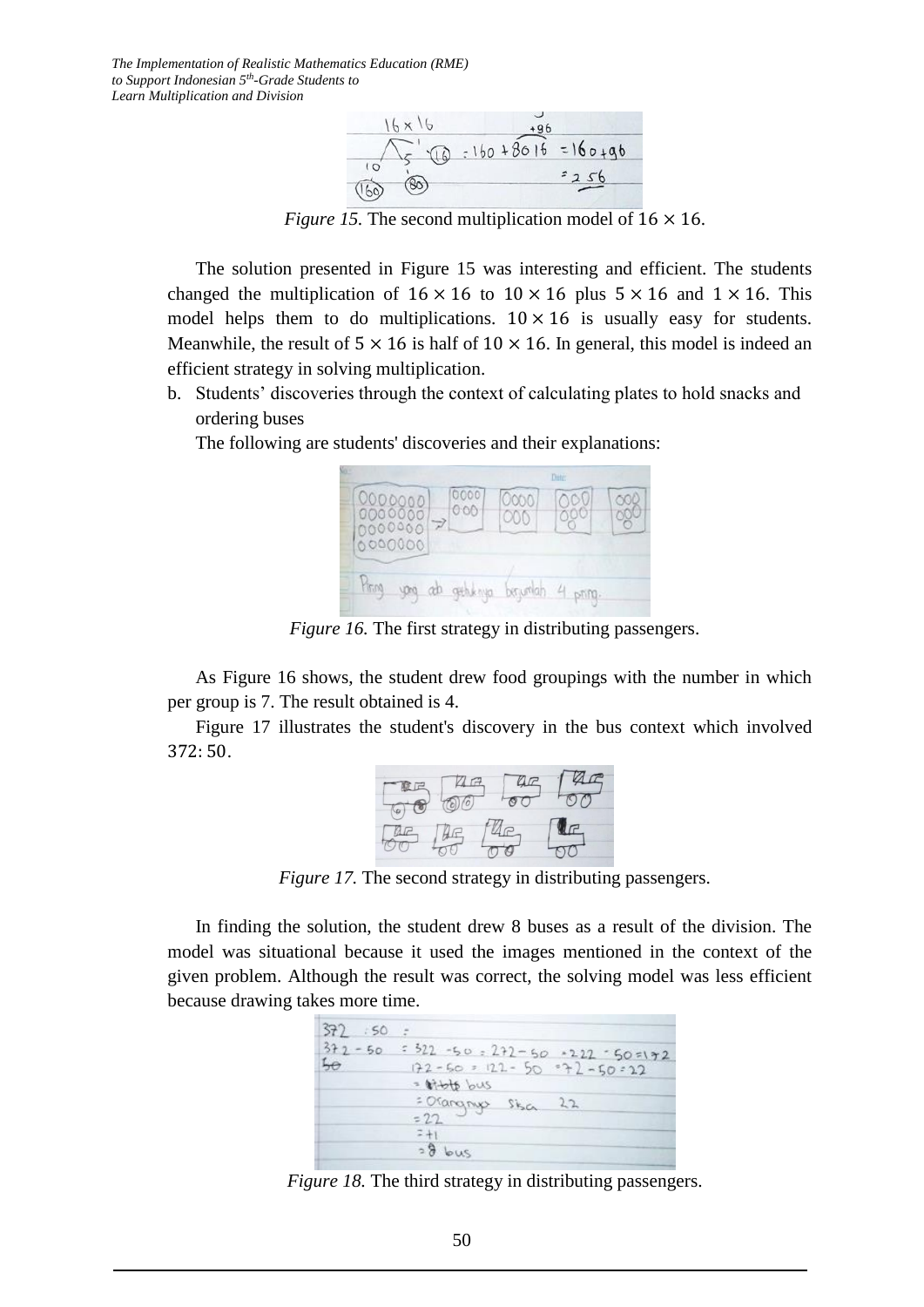The solution shown in Figure 18 used a repeated subtraction with 22 as the remainder. The use of the model was efficient because it only subtracted 50 for 7 times. However, the model was easy for the students who already had mastered the subtraction.



*Figure 19.* The fourth strategy in distributing passengers*.*

The solution presented in Figure 19 was done by drawing buses containing 50 passengers each. The passengers were added up to 350. The remainder of 22 passengers were accommodated by an additional bus. Thus, the number of bus that needs to be ordered was 8. The division solution model used repeated addition.



*Figure 20.* The fifth strategy in distributing passengers*.*

The solution illustrated in Figure 20 was attractive and efficient. The settlement was done by breaking the division of 372: 50 to three groups of 100: 50 and a group of 50: 1 with a remainder of 22: 50. In the context of booking a bus, the result was 7 plus 1 bus for 22 passengers only.

c. The comparison of the test results before and after RME and its analysis



*Figure 21*. The list of the exam scores.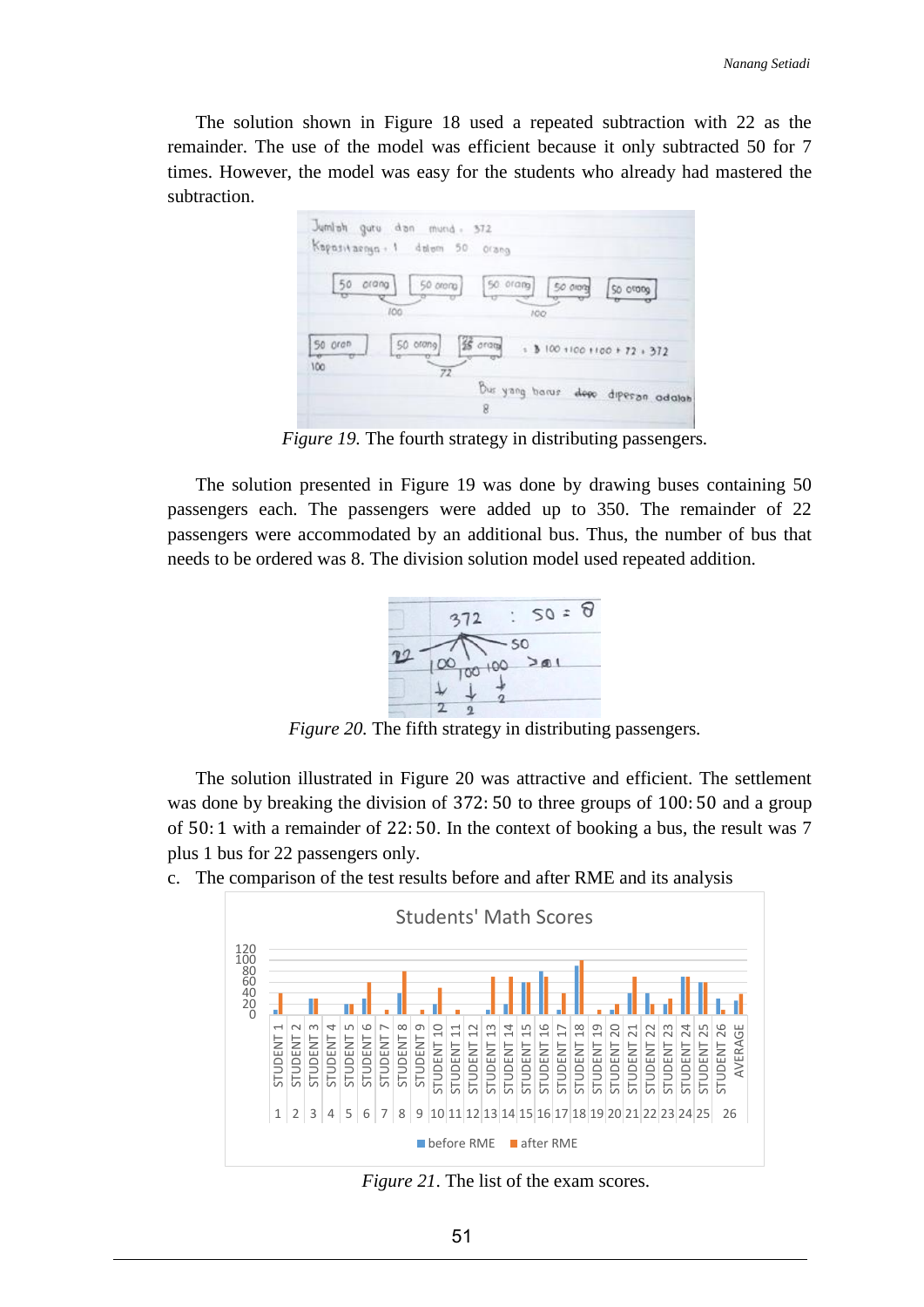Figure 21 shows the data for exams before and after the implementation of RME. The data presented are the mathematics test scores of  $5<sup>th</sup>$ -grade students in SD Bandut in the topic of cube and cuboid volumes. Test 1 was the pre-test that carried out before the implementation of RME. Meanwhile, test 2 was the result of post-test.

Based on the data above, there are some differences that can be seen from the results of exams before and after the implementation RME. In the pre-test, there were three students passing the minimum passing score, that was 70. In the post-test, there were seven students passing the minimum passing score. The highest score in the pretest was 90, while the highest score in the post-test was 100. There was an increase in the average score, that was 26.54 in the pre-test to 38.85 in the post-test. Moreover, there were less students who scored 0 (from seven students in pre-test to three students in the post-test).

The increase of students' score is related to the chosen mathematical problems that enable students to use different strategies in solving problems. The strategies that students used are the reflection of their prior knowledge. While working on the problems, students relate their strategies to the mathematical concepts, in which influences students' understanding about the topic (Hiebert, 1984). To sum up, the implementation of RME has helped the  $5<sup>th</sup>$ -grade students of SD Bandut in improving their multiplication and division ability.

#### **Conclusion**

Based on the discussion, we conclude that the implementation of RME has been able to improve the ability of the  $5<sup>th</sup>$ -grade students of SD Bandut in solving multiplication and division problems. Students were given an opportunity to build their own knowledge and to gain a deeper understanding on the concepts of multiplication and division. These affect students to think logically in solving multiplication and division problems and to emerge different strategies other than vertical multiplication and division. All in all, the implementation of RME were able to increase the creativity of the  $5<sup>th</sup>$ -grade students of SD Bandut in solving multiplication and division problems.

#### **References**

- Ahmad, N., & Sivasubramaniam, P. (2010). Multiplication and the Reference Sum Method. *International Conference on Mathematics Education Research. 8*, pp. 72-78. Procedia Social and Behavioral Sciences. doi:https://doi.org/10.1016/j.sbspro.2010.12.010
- Creswell, J. W. (2012). Educational research: planning, conducting, and evaluating quantitative and qualitative research (4th ed.). Boston: Pearson Education Inc.
- Fosnot, C. T., & Dolk, M. (2001). *Constructing Multiplication and Division*. Portsmouth: Heinemann.
- Freudenthal, H. (1991). *Revisiting Mathematics Education: China Lecturers*. Dordrecht: Kluwer Academic Publishers.
- Gall, M. D., Borg, W. R., & Gall, J. P. (2003). *Educational Research: An Introduction (7th ed)*. Boston: Pearson Education.